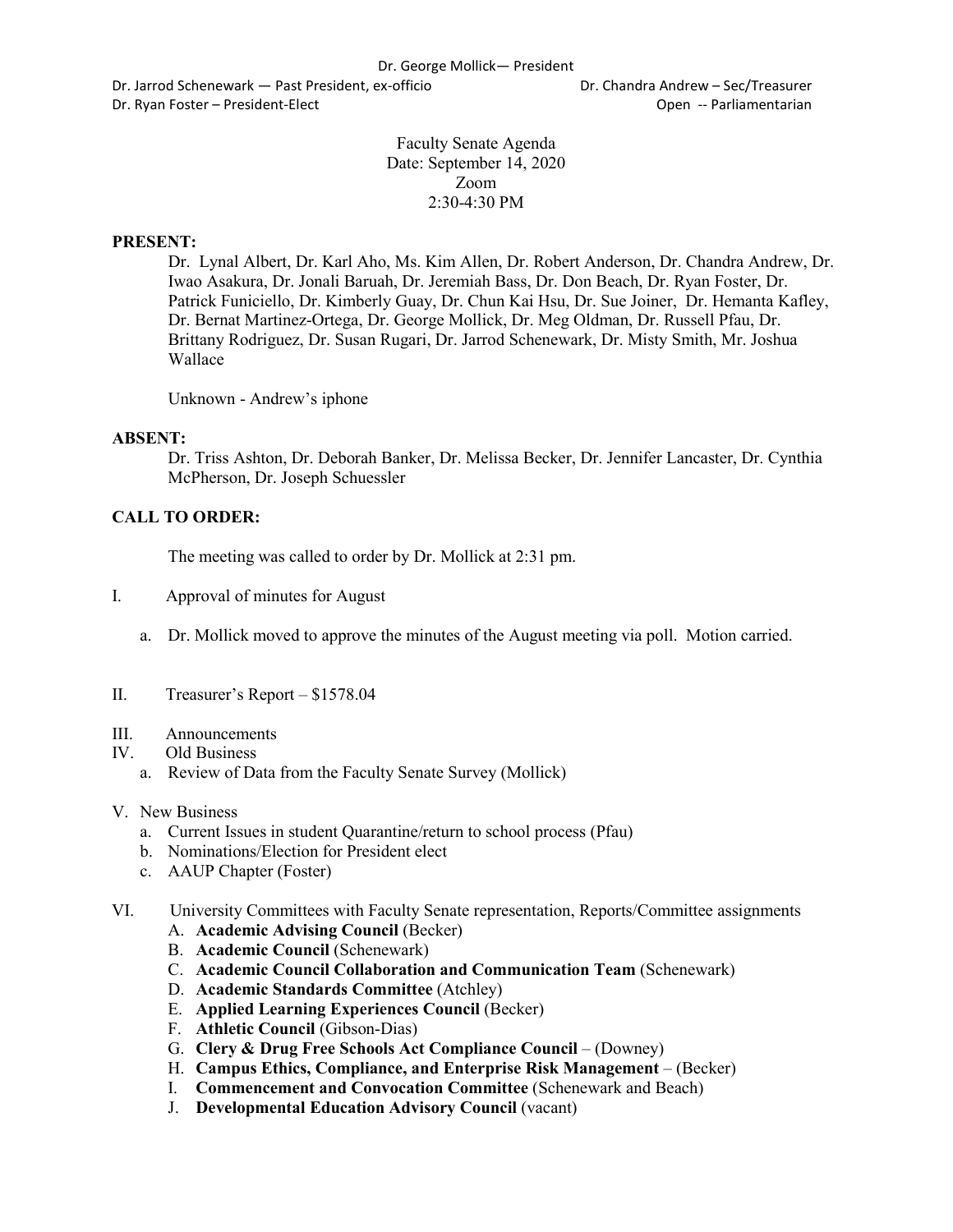Dr. Jarrod Schenewark — Past President, ex-officio Dr. Chandra Andrew – Sec/Treasurer

- Dr. Ryan Foster President-Elect Open -- Parliamentarian
	- K. **Digital Media Advisory Committee –** (Mollick)
	- L. **Distance Learning Advisory Council** (Gibson-Dias is rep for her college)
	- M. **Educator Preparation Council –** (Branscombe)
	- N. **Emergency Management Council** (Emmert)
	- O. **Employee Benefits Committee**  (Rugari)
	- P. **Environmental Advisory Committee**  (Albert)
	- Q. **Faculty Development Committee** (Guay)
	- R. **Faculty Handbook Committee** (Schenewark)
	- S. **General Education and Academic Assessment Committee** (Andrew)
	- T. **Graduate Council**  (Kafley)
	- U. **Interdisciplinary Degree Programs Committee**  (Mollick)
	- V. **International Education Advisory Council** –(Asakura)
	- W. **Library Committee** (Smith)
	- X. **Speaker Symposium Committee – (**Schenewark)
	- Y. **Space Advisory Committee –** (Lancaster)
	- Z. **Strategic Enrollment Management Executive Council** (Schenewark)
	- AA. **Student Research & Creative Activity Advisory Committee –** (Lancaster)
	- BB.**Title IX Compliance Committee –** (Rugari)
	- CC.**Trademark and Licensing Committee**  (Aho)
	- DD. **University Calendar Committee** (Aho)
	- EE. **University Curriculum Committee** (Mulhern)
	- FF. **University Discipline Appeals Committee**  (Becker)
	- GG. **University Pass the Hat Committee –** (Gibbs)
	- HH. **University Planning Council (Schenewark)**
	- II. **University Research & Scholarship Events Committee** (Kafley)
	- JJ. **University Project Management Committee** (Emmert)
	- KK. **University Budget Council** (Schenewark)
	- LL. **University Scholarship Committee –** (Bass)
	- MM. **University Survey Review Committee –** (Ashton)
	- NN. **University Effectiveness and Evaluation Committee –** (vacant)
	- OO. **University Equity Committee –** (Albert)
	- PP. **Revive Wellness Advisory Committee –** (Gibson-Dias)

VII. Other

VIII. Adjourn

### **Faculty Senate Poll – Preliminary data**

- Filtered down to full-time faculty with a standard load (first round)
- Broken down by college and level
- Question on serving on P&T committee or not
- Tenure-track faculty were the focus for extensive survey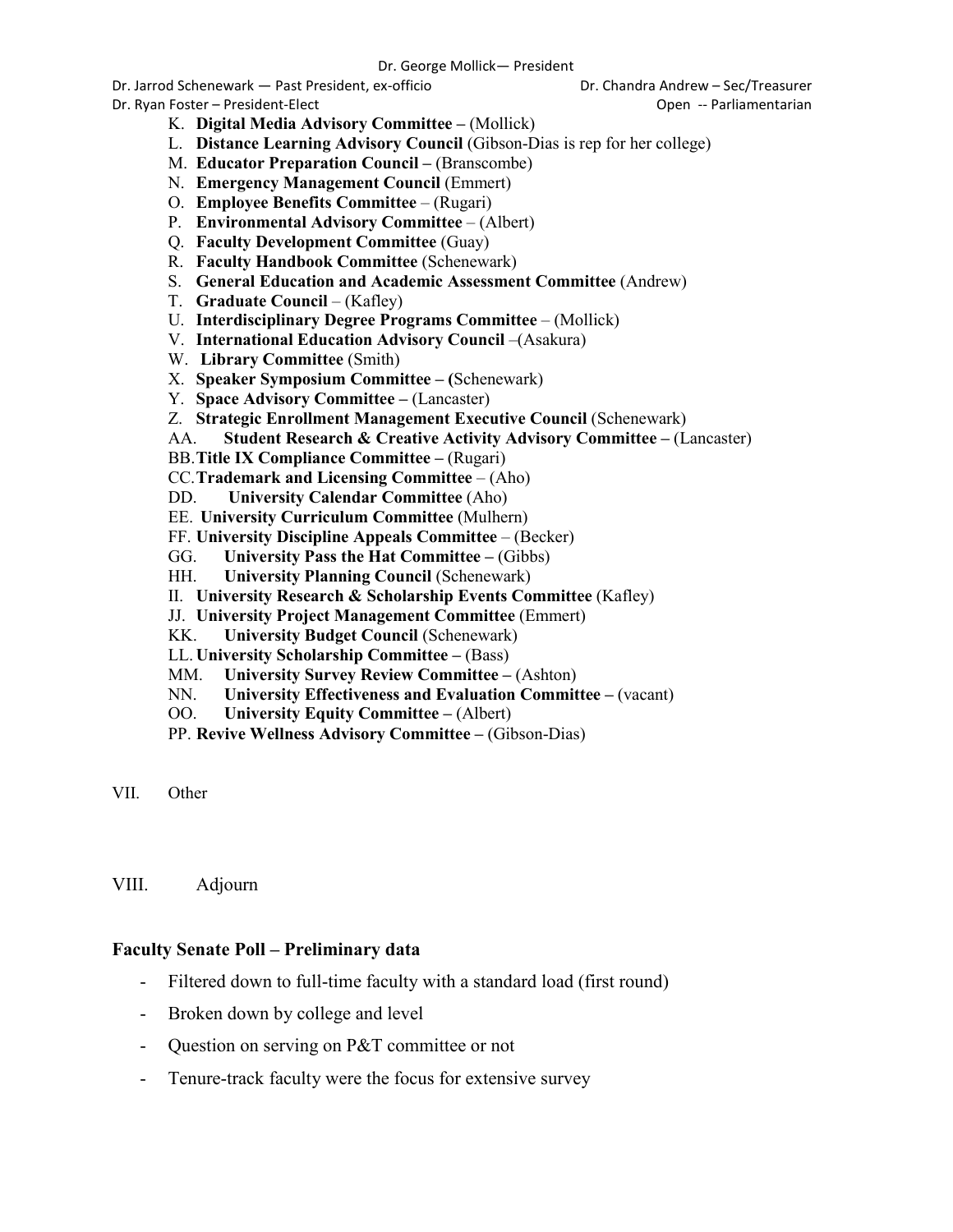Dr. Jarrod Schenewark — Past President, ex-officio Dr. Chandra Andrew – Sec/Treasurer Dr. Ryan Foster – President-Elect Open -- Parliamentarian

- Variations exist among colleges
- Satisfaction with the process ranged from 1.4 strongly disagree to 2.8 just over the agree line of 2.5
- Sustainable job is 2.1-2.4 Disagree
- AAUP Goals scored high across all colleges
	- o All 3 and above
- Need to analyze qualitative data
	- o Senators will analyze data
- Will provide administration with final results
- Strong consensus of approval with AAUP guidelines

## **Contact Tracing and Tracking Positive Cases**

- Issues of quarantine and returning to class
- Small number of faculty with large numbers of students (400-900 students)
	- o Higher number of positive cases
	- o Managing labs by instructors
		- **Typically grad students (COST)**
		- Not receiving letters  $\rightarrow$  only sent to faculty
	- o Of six cases, only 1 letter from Dean of Students
	- o Appears students are in the system as being positive, but faculty not getting letters
- Second issue letter stating students can return but no letter stating they can't be in class
- No response from Dr. Ortega in some cases
- Delayed notification process
- In large classes, HyFlex model is unsustainable due to sheer amount of time to manage
	- o We were promised instructional assistance
		- Not received in most cases
- Concern about retention of faculty and students in the spring
- Need to find ways to fix problems going on now
	- o University not following what was promised in document sent out to faculty on quarantine and isolation
- Concerns about reporting method and not sure how the numbers are broken down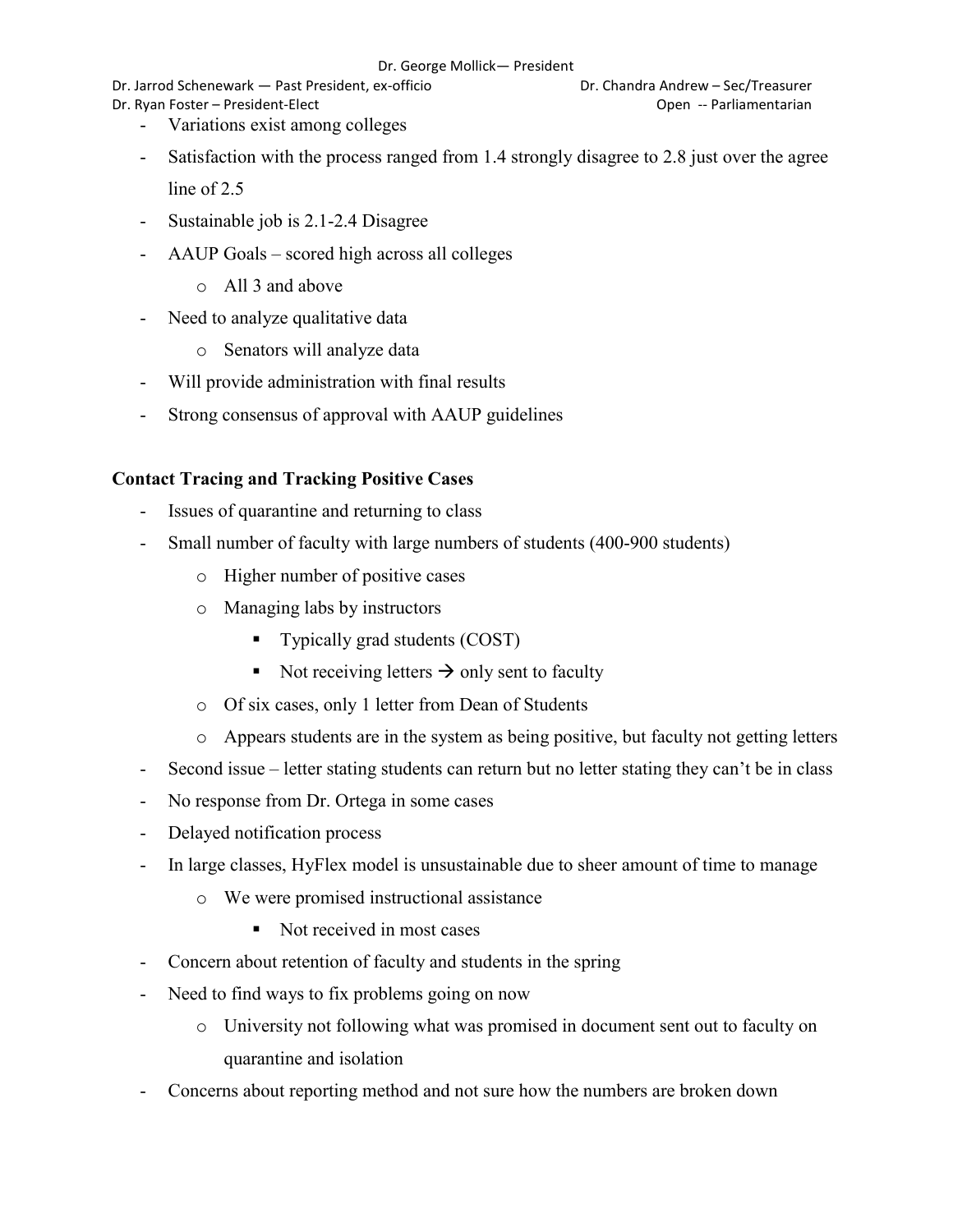Dr. Jarrod Schenewark — Past President, ex-officio Dr. Chandra Andrew – Sec/Treasurer Dr. Ryan Foster – President-Elect Open -- Parliamentarian

- o Only thing the numbers represent is if the form was filled out
- o Intake for all data self-reported
	- Students have to fill out, not a lot of required fields  $\rightarrow$  limited information captured
- o Are campus numbers impacting county numbers?
	- Our numbers are feeding into county numbers and reported through

Maxient  $\rightarrow$  counts here; not a field to indicate which campus location

- County level data is supposed to be official data

## **Nominations for President Elect**

- Form was sent out soliciting nominations prior to today's meeting
	- o Kimberly Guay and Ryan Foster were nominated
	- o Poll used to vote
	- $\circ$  Vote: Guay 48%; Foster 52%
	- o Dr. Ryan Foster is new president elect

# **AAUP Chapter Possibility and Senate Affiliation**

- Reached out to Texas AAUP
	- o Responded quickly
	- o Chapter at Texas A&M as well as other System schools
- Independent body but would work in collaboration with faculty senate
- Doesn't take much to start a chapter
- Recruiting plea:
	- o Must be a national member of AAUP
	- o Membership based upon salary scale
	- o Minimum of 7 members; 3 of whom must be officers
- Organization with a national backing and standardized nationwide guidelines
- Provides another voice for faculty based upon nationwide, agreed upon standards
- If a chapter is added, Faculty Senate bylaws will need amended to incorporate role of AAUP
- Faculty Senate is like Senate. AAUP like House of Reps.